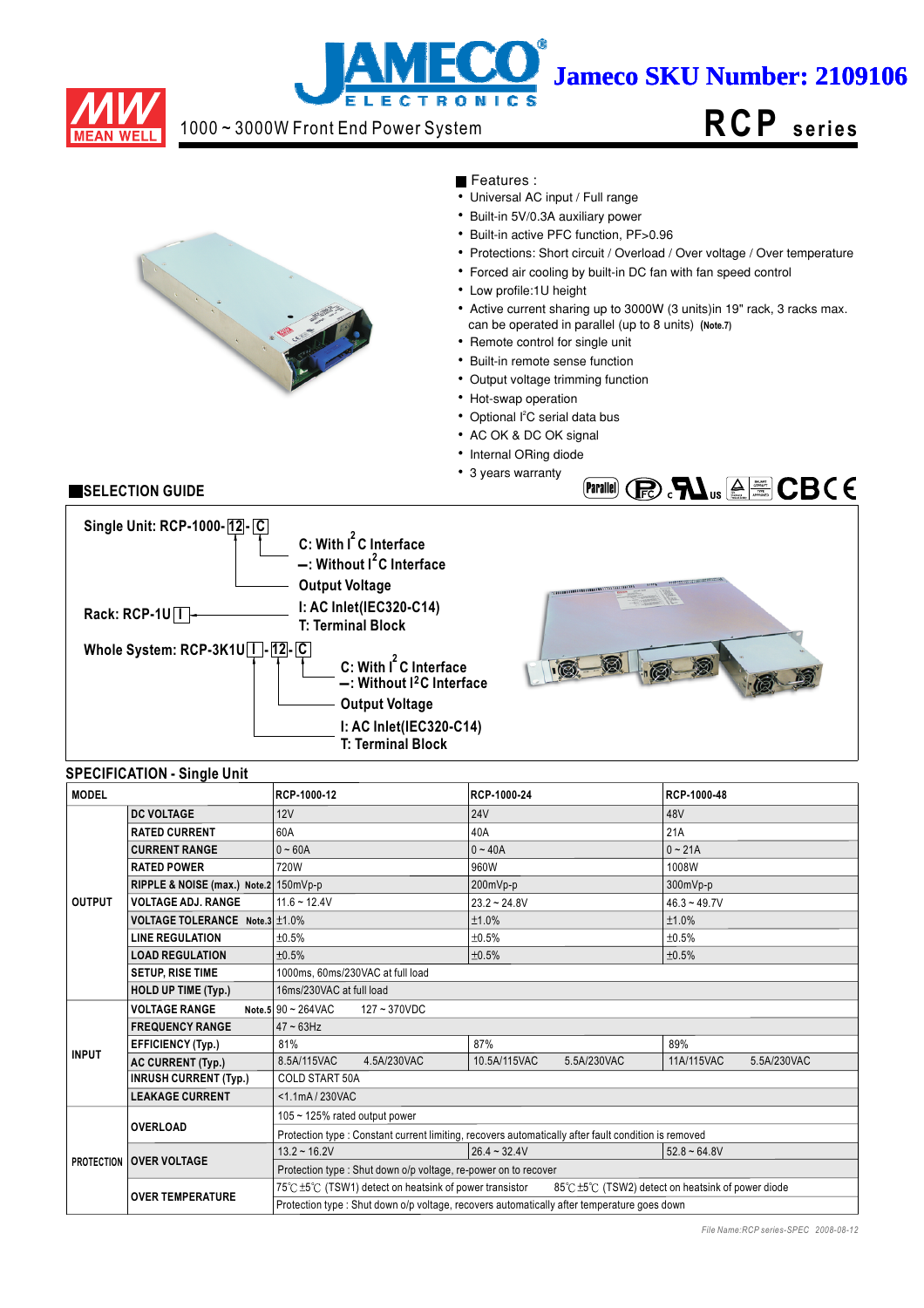



# 1000 ~ 3000W Front End Power System

**RCP s e ri e s**

| <b>MODEL</b>           |                                       | RCP-1000-12                                                                    | RCP-1000-24                                                                                                 | RCP-1000-48 |  |  |  |
|------------------------|---------------------------------------|--------------------------------------------------------------------------------|-------------------------------------------------------------------------------------------------------------|-------------|--|--|--|
|                        | <b>AUXILIARY POWER</b>                | 5V @ 0.3A                                                                      |                                                                                                             |             |  |  |  |
|                        | <b>REMOTE ON/OFF CONTROL</b>          |                                                                                | By electrical signal or dry contact  ON:short  OFF:open                                                     |             |  |  |  |
|                        | <b>REMOTE SENSE</b>                   | Compensate voltage drop on the load wiring up to 0.5V                          |                                                                                                             |             |  |  |  |
| <b>FUNCTION</b>        | <b>DC OK SIGNAL</b>                   | Open collector signal, on when Vout≥80%±5%, max. sink current:10mA             |                                                                                                             |             |  |  |  |
|                        | <b>AC FAIL SIGNAL</b>                 | Open collector signal, refer to function manual                                |                                                                                                             |             |  |  |  |
|                        | <b>OUTPUT VOLTAGE TRIM</b>            | Adjustment of output voltage, possible between $90 \sim 110\%$ of rated output |                                                                                                             |             |  |  |  |
|                        | <b>OVER TEMP WARNING</b>              | Logic "High" for over temperature warning, refer to function manual            |                                                                                                             |             |  |  |  |
|                        | <b>WORKING TEMP.</b>                  | $-20 \sim +60^{\circ}$ (Refer to output load derating curve)                   |                                                                                                             |             |  |  |  |
|                        | <b>WORKING HUMIDITY</b>               | $20 \sim 90\%$ RH non-condensing                                               |                                                                                                             |             |  |  |  |
| <b>ENVIRONMENT</b>     | <b>STORAGE TEMP., HUMIDITY</b>        | $-40 \sim +85^{\circ}$ C, 10 ~ 95% RH                                          |                                                                                                             |             |  |  |  |
|                        | <b>TEMP. COEFFICIENT</b>              | $\pm 0.02\%$ /°C (0 ~ 50°C)                                                    |                                                                                                             |             |  |  |  |
|                        | <b>VIBRATION</b>                      | 10 ~ 500Hz, 2G 10min./1cycle, 60min. each along X, Y, Z axes                   |                                                                                                             |             |  |  |  |
|                        | <b>SAFETY STANDARDS</b>               | UL60950-1, TUV EN60950-1 approved                                              |                                                                                                             |             |  |  |  |
|                        | <b>WITHSTAND VOLTAGE</b>              |                                                                                | I/P-O/P:3KVAC I/P-FG:1.5KVAC O/P-FG:0.7KVDC                                                                 |             |  |  |  |
| <b>SAFETY &amp;</b>    | <b>ISOLATION RESISTANCE</b>           | I/P-O/P, I/P-FG, O/P-FG:100M Ohms/500VDC                                       |                                                                                                             |             |  |  |  |
| <b>EMC</b><br>(Note 4) | <b>EMI CONDUCTION &amp; RADIATION</b> | Compliance to EN55022 (CISPR22) Class B                                        |                                                                                                             |             |  |  |  |
|                        | <b>HARMONIC CURRENT</b>               | Compliance to EN61000-3-2,-3                                                   |                                                                                                             |             |  |  |  |
|                        | <b>EMS IMMUNITY</b>                   |                                                                                | Compliance to EN61000-4-2,3,4,5,6,8,11, ENV50204, EN61000-6-2 (EN50082-2), heavy industry level, criteria A |             |  |  |  |
|                        | <b>MTBF</b>                           | MIL-HDBK-217F $(25^{\circ}$ C)<br>43.4Khrs min.                                |                                                                                                             |             |  |  |  |
| <b>OTHERS</b>          | <b>DIMENSION</b>                      | 295*127*41mm (L*W*H)                                                           |                                                                                                             |             |  |  |  |
|                        | <b>PACKING</b>                        | 1.91Kg; 6pcs/12.5Kg/1.04CUFT                                                   |                                                                                                             |             |  |  |  |

# **SPECIFICATION - Rack System**

| <b>MODEL</b>                       |                                       | RCP-3K1U□-12                                                                                                                                                                                                                                                                                                                                                                                                                                                                                                                                                                                                                                                                                                                                                                                                                                                                                                                                          | RCP-3K1U□-24                                                                                                | RCP-3K1U <sup>-48</sup>                                                                                                                                              |  |  |
|------------------------------------|---------------------------------------|-------------------------------------------------------------------------------------------------------------------------------------------------------------------------------------------------------------------------------------------------------------------------------------------------------------------------------------------------------------------------------------------------------------------------------------------------------------------------------------------------------------------------------------------------------------------------------------------------------------------------------------------------------------------------------------------------------------------------------------------------------------------------------------------------------------------------------------------------------------------------------------------------------------------------------------------------------|-------------------------------------------------------------------------------------------------------------|----------------------------------------------------------------------------------------------------------------------------------------------------------------------|--|--|
|                                    | <b>MODULE</b>                         | RCP-1000-12                                                                                                                                                                                                                                                                                                                                                                                                                                                                                                                                                                                                                                                                                                                                                                                                                                                                                                                                           | RCP-1000-24                                                                                                 | RCP-1000-48                                                                                                                                                          |  |  |
|                                    | <b>RACK</b>                           | RCP-1UI or RCP-1UT                                                                                                                                                                                                                                                                                                                                                                                                                                                                                                                                                                                                                                                                                                                                                                                                                                                                                                                                    |                                                                                                             |                                                                                                                                                                      |  |  |
| <b>OUTPUT</b>                      | <b>OUTPUT VOLTAGE</b>                 | 12V                                                                                                                                                                                                                                                                                                                                                                                                                                                                                                                                                                                                                                                                                                                                                                                                                                                                                                                                                   | <b>24V</b>                                                                                                  | 48V                                                                                                                                                                  |  |  |
|                                    | <b>MAX. OUTPUT CURRENT</b>            | 180A                                                                                                                                                                                                                                                                                                                                                                                                                                                                                                                                                                                                                                                                                                                                                                                                                                                                                                                                                  | 120A                                                                                                        | 63A                                                                                                                                                                  |  |  |
|                                    | MAX. OUTPUT POWER Note.6 2160W        |                                                                                                                                                                                                                                                                                                                                                                                                                                                                                                                                                                                                                                                                                                                                                                                                                                                                                                                                                       | 2880W                                                                                                       | 3024W                                                                                                                                                                |  |  |
|                                    | <b>VOLTAGE RANGE</b>                  | Note.5 $90 \sim 264 \text{VAC}$<br>127~370VDC                                                                                                                                                                                                                                                                                                                                                                                                                                                                                                                                                                                                                                                                                                                                                                                                                                                                                                         |                                                                                                             |                                                                                                                                                                      |  |  |
|                                    | <b>FREQUENCY RANGE</b>                | $47 \sim 63$ Hz                                                                                                                                                                                                                                                                                                                                                                                                                                                                                                                                                                                                                                                                                                                                                                                                                                                                                                                                       |                                                                                                             |                                                                                                                                                                      |  |  |
| <b>INPUT</b>                       | AC CURRENT (Typ.)FOR EACH UNIT        | 4.5A/230VAC<br>8.5A/115VAC                                                                                                                                                                                                                                                                                                                                                                                                                                                                                                                                                                                                                                                                                                                                                                                                                                                                                                                            | 10.5A/115VAC<br>5.5A/230VAC                                                                                 | 11A/115VAC<br>5.5A/230VAC                                                                                                                                            |  |  |
|                                    | <b>LEAKAGE CURRENT</b>                | <3.5mA / 230VAC                                                                                                                                                                                                                                                                                                                                                                                                                                                                                                                                                                                                                                                                                                                                                                                                                                                                                                                                       |                                                                                                             |                                                                                                                                                                      |  |  |
| 5V@ 0.3A<br><b>AUXILIARY POWER</b> |                                       |                                                                                                                                                                                                                                                                                                                                                                                                                                                                                                                                                                                                                                                                                                                                                                                                                                                                                                                                                       |                                                                                                             |                                                                                                                                                                      |  |  |
|                                    | <b>REMOTE ON/OFF CONTROL</b>          | By electrical signal or dry contact  ON:short  OFF:open                                                                                                                                                                                                                                                                                                                                                                                                                                                                                                                                                                                                                                                                                                                                                                                                                                                                                               |                                                                                                             |                                                                                                                                                                      |  |  |
|                                    | <b>REMOTE SENSE</b>                   |                                                                                                                                                                                                                                                                                                                                                                                                                                                                                                                                                                                                                                                                                                                                                                                                                                                                                                                                                       |                                                                                                             | Compensate voltage drop on the load wiring up to 0.5V. "Local Sense"should be connected in order to get the correct output voltage if the "Remote Sense" is not used |  |  |
| <b>FUNCTION</b>                    | <b>DC OK SIGNAL</b>                   | The TTL signal out, refer to function manual                                                                                                                                                                                                                                                                                                                                                                                                                                                                                                                                                                                                                                                                                                                                                                                                                                                                                                          |                                                                                                             |                                                                                                                                                                      |  |  |
|                                    | <b>AC FAIL SIGNAL</b>                 | The TTL signal out, refer to function manual                                                                                                                                                                                                                                                                                                                                                                                                                                                                                                                                                                                                                                                                                                                                                                                                                                                                                                          |                                                                                                             |                                                                                                                                                                      |  |  |
|                                    | <b>OUTPUT VOLTAGE TRIM</b>            | Adjustment of output voltage, possible between 90 ~ 110% of rated output                                                                                                                                                                                                                                                                                                                                                                                                                                                                                                                                                                                                                                                                                                                                                                                                                                                                              |                                                                                                             |                                                                                                                                                                      |  |  |
|                                    | <b>OVER TEMP WARNING</b>              | Logic "High" for over temperature warning, refer to function manual                                                                                                                                                                                                                                                                                                                                                                                                                                                                                                                                                                                                                                                                                                                                                                                                                                                                                   |                                                                                                             |                                                                                                                                                                      |  |  |
|                                    | <b>WORKING TEMP.</b>                  | $-20 \sim +60^{\circ}$ (Refer to output load derating curve)                                                                                                                                                                                                                                                                                                                                                                                                                                                                                                                                                                                                                                                                                                                                                                                                                                                                                          |                                                                                                             |                                                                                                                                                                      |  |  |
|                                    | <b>WORKING HUMIDITY</b>               | 20~90% RH non-condensing                                                                                                                                                                                                                                                                                                                                                                                                                                                                                                                                                                                                                                                                                                                                                                                                                                                                                                                              |                                                                                                             |                                                                                                                                                                      |  |  |
| <b>ENVIRONMENT</b>                 | <b>STORAGE TEMP., HUMIDITY</b>        | $-40 \sim +85^{\circ}$ C, 10 ~ 95% RH                                                                                                                                                                                                                                                                                                                                                                                                                                                                                                                                                                                                                                                                                                                                                                                                                                                                                                                 |                                                                                                             |                                                                                                                                                                      |  |  |
|                                    | <b>TEMP. COEFFICIENT</b>              | $\pm 0.02\%$ /°C (0 ~ 50°C)                                                                                                                                                                                                                                                                                                                                                                                                                                                                                                                                                                                                                                                                                                                                                                                                                                                                                                                           |                                                                                                             |                                                                                                                                                                      |  |  |
|                                    | <b>VIBRATION</b>                      | 10 ~ 500Hz, 2G 10min./1cycle, 60min. each along X, Y, Z axes                                                                                                                                                                                                                                                                                                                                                                                                                                                                                                                                                                                                                                                                                                                                                                                                                                                                                          |                                                                                                             |                                                                                                                                                                      |  |  |
|                                    | <b>SAFETY STANDARDS</b>               | UL60950-1, TUV EN60950-1 approved                                                                                                                                                                                                                                                                                                                                                                                                                                                                                                                                                                                                                                                                                                                                                                                                                                                                                                                     |                                                                                                             |                                                                                                                                                                      |  |  |
| <b>SAFETY &amp;</b>                | <b>WITHSTAND VOLTAGE</b>              | I/P-O/P:3KVAC I/P-FG:1.5KVAC O/P-FG:0.7KVDC                                                                                                                                                                                                                                                                                                                                                                                                                                                                                                                                                                                                                                                                                                                                                                                                                                                                                                           |                                                                                                             |                                                                                                                                                                      |  |  |
|                                    | <b>ISOLATION RESISTANCE</b>           | I/P-O/P, I/P-FG, O/P-FG:100M Ohms/500VDC                                                                                                                                                                                                                                                                                                                                                                                                                                                                                                                                                                                                                                                                                                                                                                                                                                                                                                              |                                                                                                             |                                                                                                                                                                      |  |  |
| <b>EMC</b><br>(Note 4)             | <b>EMI CONDUCTION &amp; RADIATION</b> | Compliance to EN55022 (CISPR22) Class B                                                                                                                                                                                                                                                                                                                                                                                                                                                                                                                                                                                                                                                                                                                                                                                                                                                                                                               |                                                                                                             |                                                                                                                                                                      |  |  |
|                                    | <b>HARMONIC CURRENT</b>               | Compliance to EN61000-3-2,-3                                                                                                                                                                                                                                                                                                                                                                                                                                                                                                                                                                                                                                                                                                                                                                                                                                                                                                                          |                                                                                                             |                                                                                                                                                                      |  |  |
|                                    | <b>EMS IMMUNITY</b>                   |                                                                                                                                                                                                                                                                                                                                                                                                                                                                                                                                                                                                                                                                                                                                                                                                                                                                                                                                                       | Compliance to EN61000-4-2,3,4,5,6,8,11, ENV50204, EN61000-6-2 (EN50082-2), heavy industry level, criteria A |                                                                                                                                                                      |  |  |
| <b>OTHERS</b>                      | <b>DIMENSION</b>                      | Rack 483.6*350.8*44(L*W*H)                                                                                                                                                                                                                                                                                                                                                                                                                                                                                                                                                                                                                                                                                                                                                                                                                                                                                                                            |                                                                                                             |                                                                                                                                                                      |  |  |
|                                    | <b>PACKING</b>                        | 11Kg; 1pcs/11Kg/2.67CUFT                                                                                                                                                                                                                                                                                                                                                                                                                                                                                                                                                                                                                                                                                                                                                                                                                                                                                                                              |                                                                                                             |                                                                                                                                                                      |  |  |
| <b>NOTE</b>                        | <b>EMC</b> directives.                | 1. All parameters NOT specially mentioned are measured at 230VAC input, rated load and 25°C of ambient temperature.<br>2. Ripple & noise are measured at 20MHz of bandwidth by using a 12" twisted pair-wire terminated with a 0.1uf & 47uf parallel capacitor.<br>3. Tolerance : includes set up tolerance, line regulation and load regulation.<br>4. The power supply is considered a component which will be installed into a final equipment. The final equipment must be re-confirmed that it still meets<br>5. Derating may be needed under low input voltages. Please check the derating curve for more details.<br>6. Output of all the RCP-1000 modules are connected in parallel in the rack.<br>7. Under parallel operation of more than one rack connecting together, ripple of the output voltage may be higher than the SPEC at light load condition.<br>It will go back to normal ripple level once the output load is more than 10%. |                                                                                                             |                                                                                                                                                                      |  |  |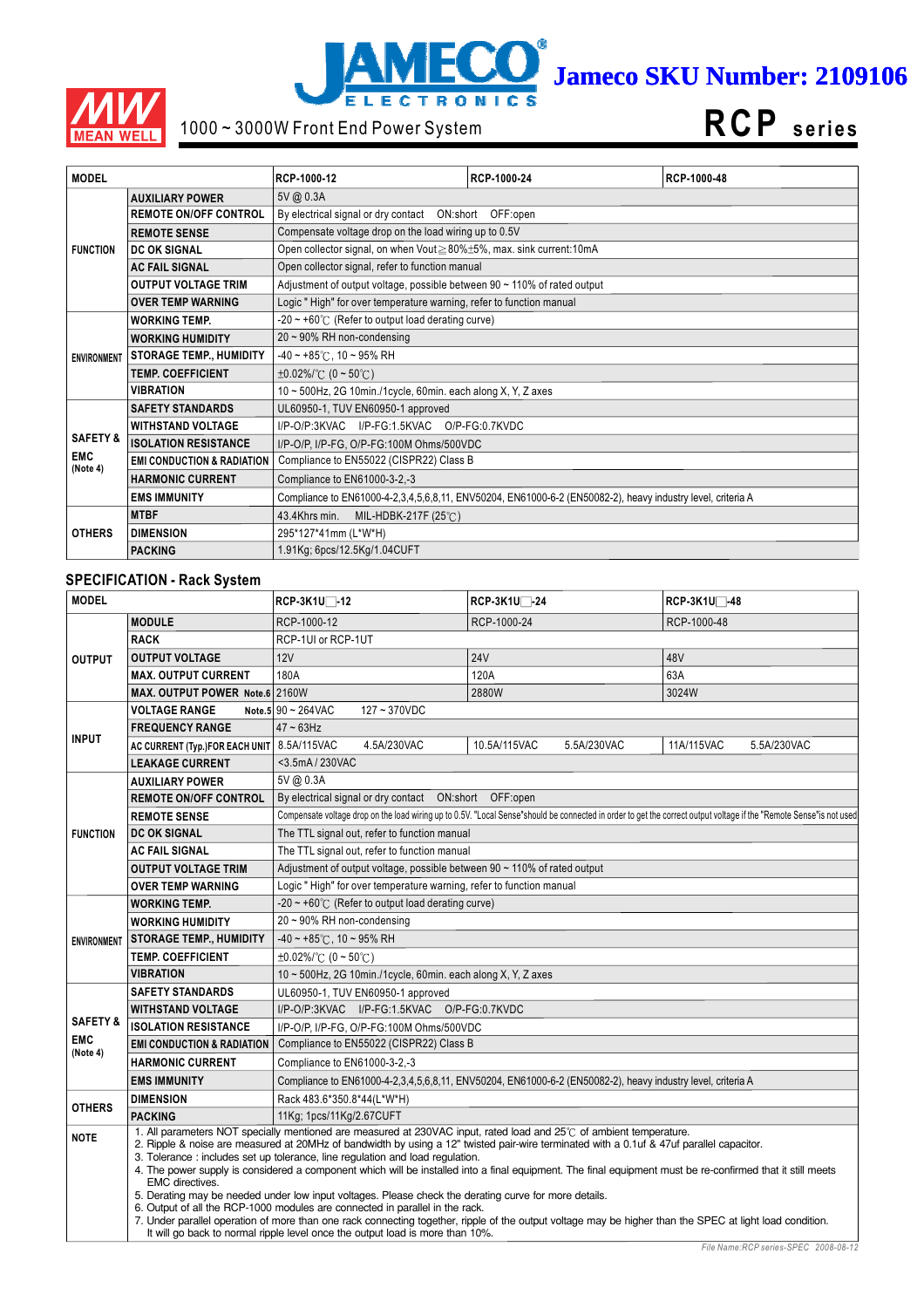



1000 ~ 3000W Front End Power System

**RCP s e ri e s**

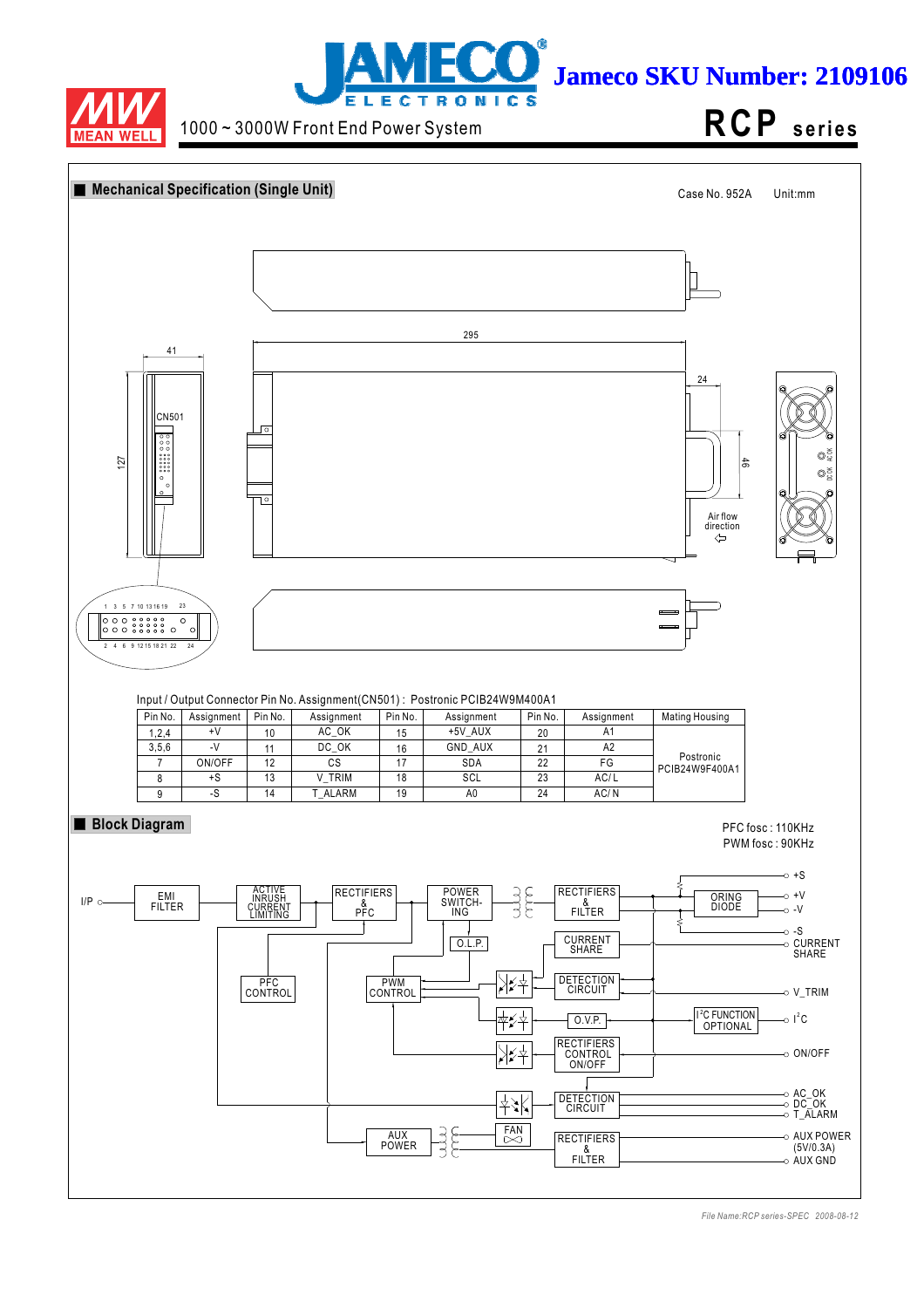



1000 ~ 3000W Front End Power System **RCP** series

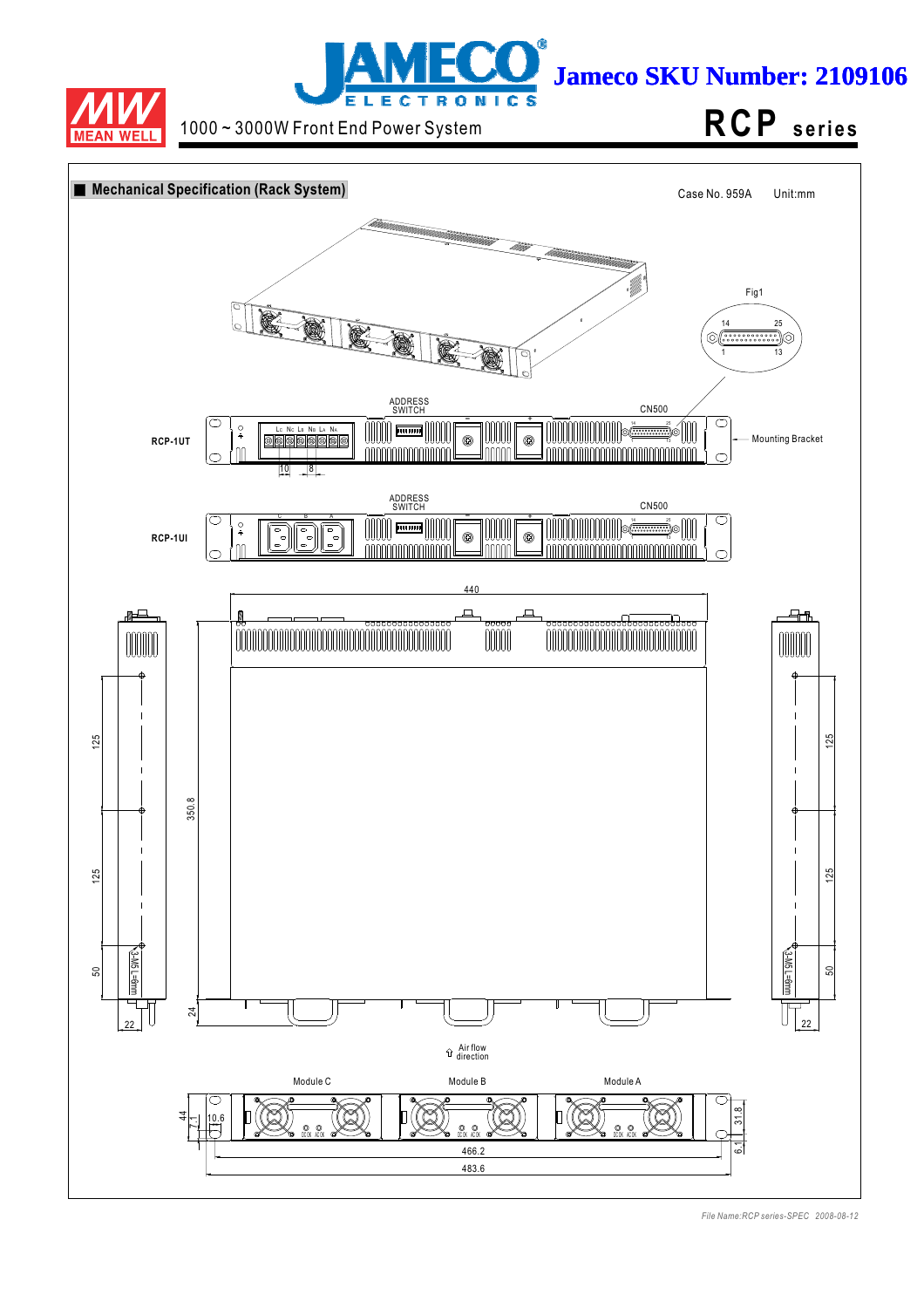



# 1000 ~ 3000W Front End Power System



# **CN500 Pin No. Assignment**

## Connector Pin No. Assignment(CN500) : D-Type Right Angle 25 positions

| Pin No. | Assignment | Pin No. | Assignment | Pin No. | Assignment | Pin No. | Assignment | Pin No. | Assignment |
|---------|------------|---------|------------|---------|------------|---------|------------|---------|------------|
|         | ON/OFF-A   | 6       | $+5V-AUX$  |         | V-TRIM-B   | 16      | AC-OK-C    | 21      | -১         |
|         | AC-OK-A    |         | GND-AUX    | 12      | T-ALARM-B  |         | DC-OK-C    | 22      | +٧         |
|         | DC-OK-A    |         | ON/OFF-B   | 13      | <b>NC</b>  | 18      | V-TRIM-C   | 23      | SCL        |
|         | V-TRIM-A   |         | AC-OK-B    | 14      | СS         | 19      | T-ALARM-C  | 24      | <b>SDA</b> |
|         | T-ALARM-A  | 10      | DC-OK-B    | 15      | ON/OFF-C   | 20      | +S         | 25      | $-V$       |

#### **CN500 IN/OUT Connector pins function description**

| Pin No. |            | <b>Function Description</b>                                                                                                                                                                                                      |
|---------|------------|----------------------------------------------------------------------------------------------------------------------------------------------------------------------------------------------------------------------------------|
| 1,8,15  |            | ON/OFF   Each unit can separately turn the output on and off by electrical or dry contact between ON/OFF A,B,C(pin 1,8,15) and -S(pin 21). Short: ON, Open:OFF.                                                                  |
| 2,9,16  |            | AC-OK Low: When the input voltage is $\geq$ 82Vrms +/-4V. High: when the input voltage in $\leq$ 82Vrms +/-4V.                                                                                                                   |
| 3,10,17 |            | DC-OK   High: When the Vout $\leq 80\% + 1.5\%$ . Low: When Vout $\geq 80\% + 1.5\%$                                                                                                                                             |
| 4,11,18 |            | V-TRIM Connection for output voltage trimming. The voltage can be trimmed within its defined range.                                                                                                                              |
| 5,12,19 |            | $[T-ALARM]$ High: When the internal temperature is within safe limit. Low: 10°C below the thermal shut down limit.                                                                                                               |
| 6       |            | $+5$ V-AUX $\bigg $ Auxiliary voltage output, 4.3~5.3V, referenced to GND-AUX(pin 7). The maximum load current is 0.3A. This output has the built-in $\bigg $ "Oring diodes" and is not controlled by the remote ON/OFF control. |
| 7       |            | $ GND-AUX $ Auxiliary voltage output GND. The signal return is isolated from the output terminals (+V & -V).                                                                                                                     |
| 14      | CS         | Current sharing signal. When units are connected in parallel, the CS pins of the units should be connected to allow current balance<br>between units.                                                                            |
| 20      | $+S$       | Positive sensing. The +S signal should be connected to the positive terminal of the load. The +S and -S leads should be twisted in pair to<br>minimize noise pick-up effect. The maximum line drop compensation is 0.5V.         |
| 21      | -S         | Negative sensing. The -S signal should be connected to the negative terminal of the load. The -S and +S leads should be twisted in pair to<br>minimize noise pick-up effect. The maximum line drop compensation is 0.5V.         |
| 22      | $+V$       | Positive output voltage. For local sense use only, can't be connected directly to the load.                                                                                                                                      |
| 23      | <b>SCL</b> | Serial clock used in the IC interface option. Refer to the IC interface description.                                                                                                                                             |
| 24      | <b>SDA</b> | Serial data used in the I <sup>'</sup> C interface option. Refer to the I <sup>'</sup> C interface description.                                                                                                                  |
| 25      | -V         | Negative output voltage. For local sense use only, can't be connected directly to the load.                                                                                                                                      |

## **Derating Curve**



# **Static Characteristics**



**INPUT VOLTAGE (VAC) 60Hz**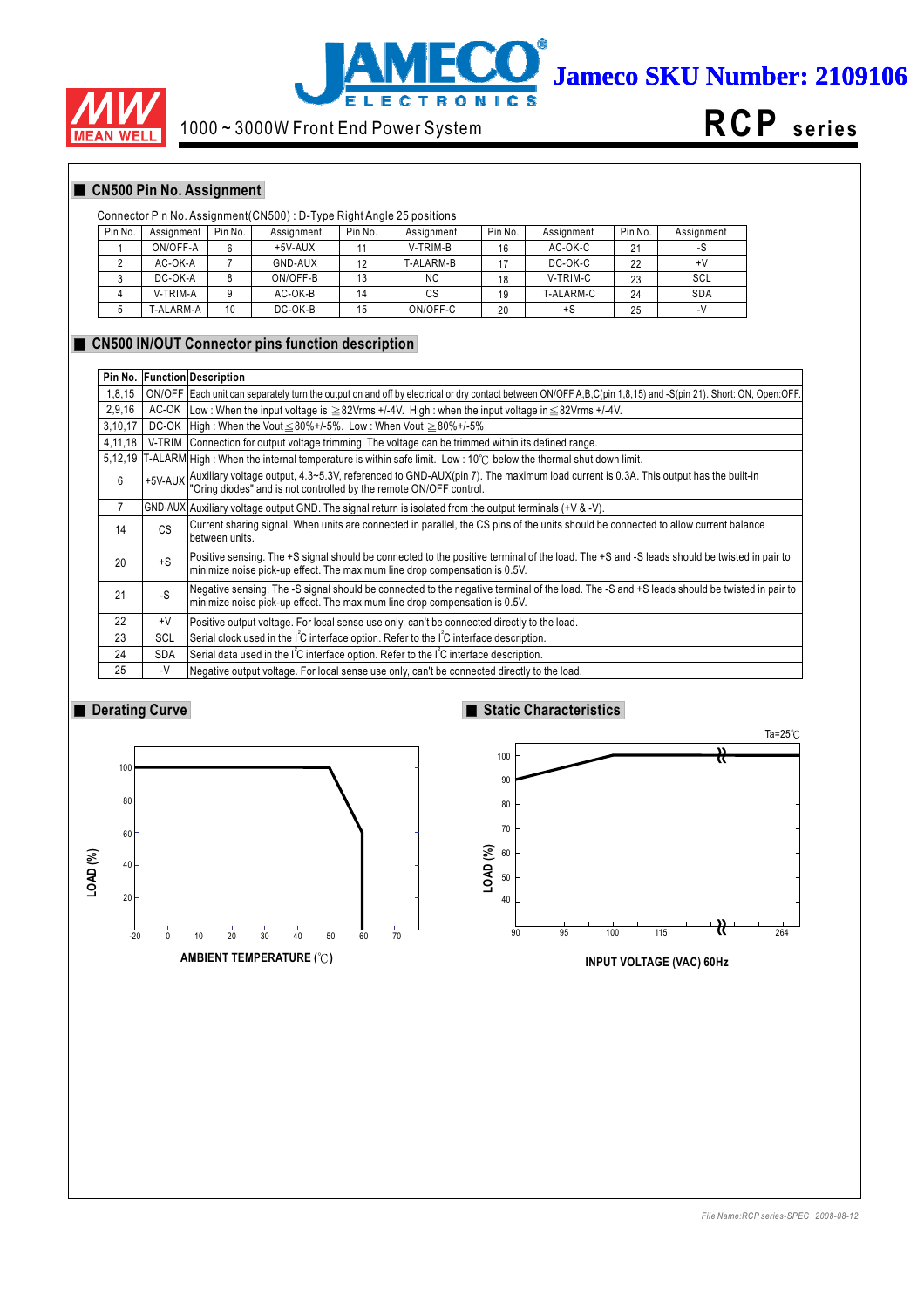



**RCP s e ri e s**

## **Function Manual**

#### **1. Remote ON/OFF Control**

The PSU can be turned ON/OFF together or separately by using the "Remote ON/OFF" function.





| Between ON/OFF and -S   Output |     |
|--------------------------------|-----|
| SW Open                        | OFF |
| SW Short                       | ΩN  |

## **2. Voltage Drop Compensation**

#### 2.1 Remote Sense

The remote sense compensates voltage drop on the load wiring up to 0.5V.



#### 2.2 Local Sense

**Notice : The +S,-S have to be connected to the +V,-V terminals locally in order to get the correct output voltage if the remote sensing is not used.**



#### **3. Output Voltage Trimming**

Output voltage can be trimmed between 90~110% of its rated value by the following method.



#### 3.1 RCP-1000-12



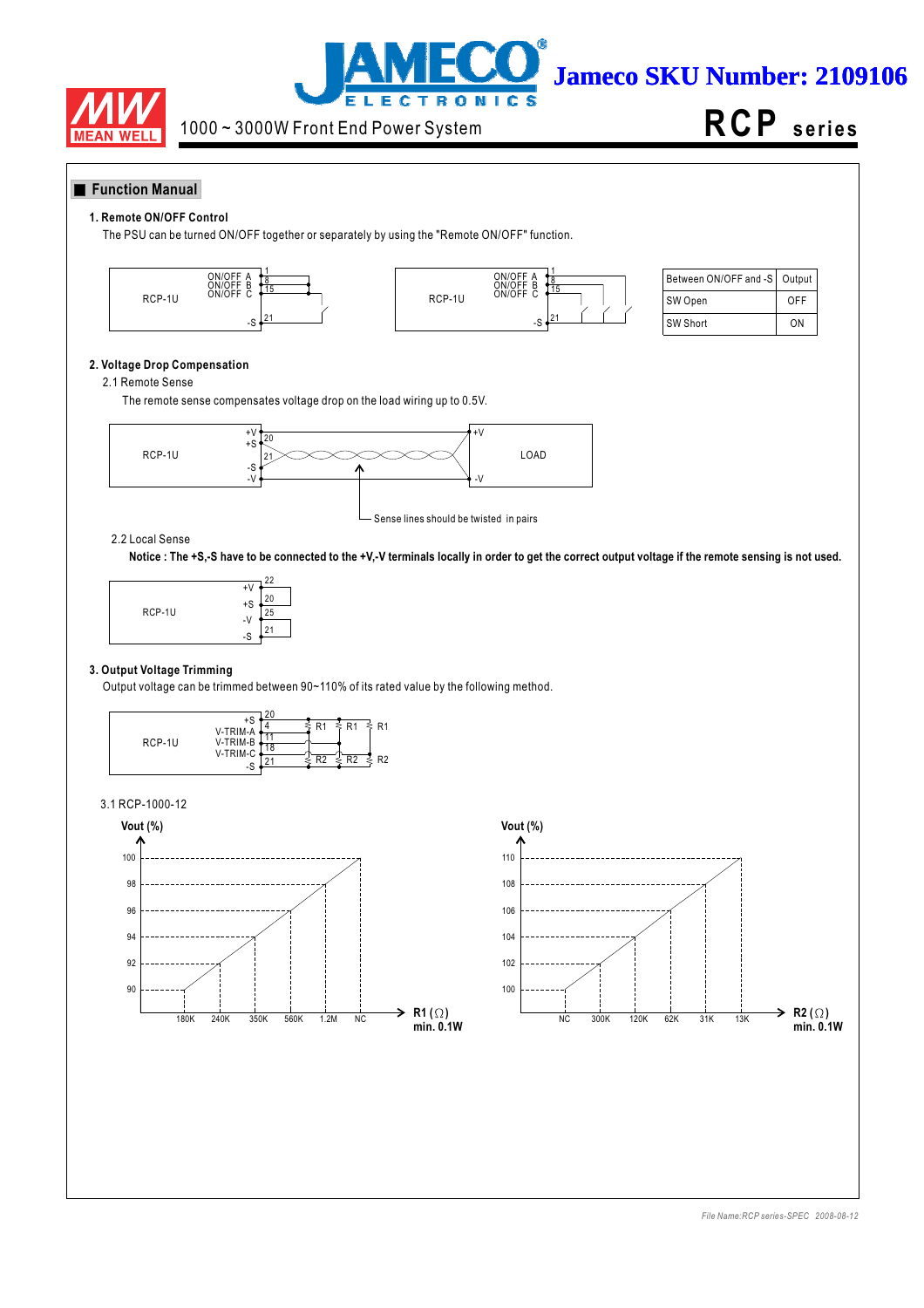

# j **Jameco SKU Number: 2109106 LECTRONICS**

1000 ~ 3000W Front End Power System

# **RCP s e ri e s**



## **4. Front Panel Indicators & Corresponding Signal at Function Pins**

| Function | LED       | <b>Description</b>                                                                       | * Signal     | <b>PSU Output</b> |
|----------|-----------|------------------------------------------------------------------------------------------|--------------|-------------------|
| AC-OK    | <b>ON</b> | When input voltage $\geq 82V \pm 4V$                                                     | $0 - 0.5V$   | ON                |
| AC-NG    | OFF       | When input voltage $\leq 82V \pm 4V$                                                     | $4.5 - 5.5V$ | OFF               |
| DC-OK    | <b>ON</b> | When output voltage $\geq 80\% \pm 5\%$ of Vo rated.                                     | $0 - 0.5V$   | ON                |
| DC-NG    | OFF       | When output voltage $\leq 80\% \pm 5\%$ of Vo rated.                                     | $4.5 - 5.5V$ | ON                |
| T-OK     | $---$     | When the internal temperature (TSW1 & TSW2 short) is within safe limit                   | $0 - 0.5V$   | ON                |
| T-ALARM  | $---$     | When the internal temperature (TSW1 or TSW2 open) exceeds the limit of temperature alarm | $4.5 - 5.5V$ | OFF               |

\*Signal between function pin and "-S".

# **5. I C Bus Interface Option 2**

5.1 Addressing(A0,A1,A2)

The DIP switch down position is logic level "1" and the up position is level "0". Address are applicable when modules RCP-1000 I<sup>2</sup>C function are used.



Address dip switch setting

| A2 | A1 | A0 | Module |
|----|----|----|--------|
|    |    |    |        |
| 6  | ∽  |    | R      |
| q  |    |    | c      |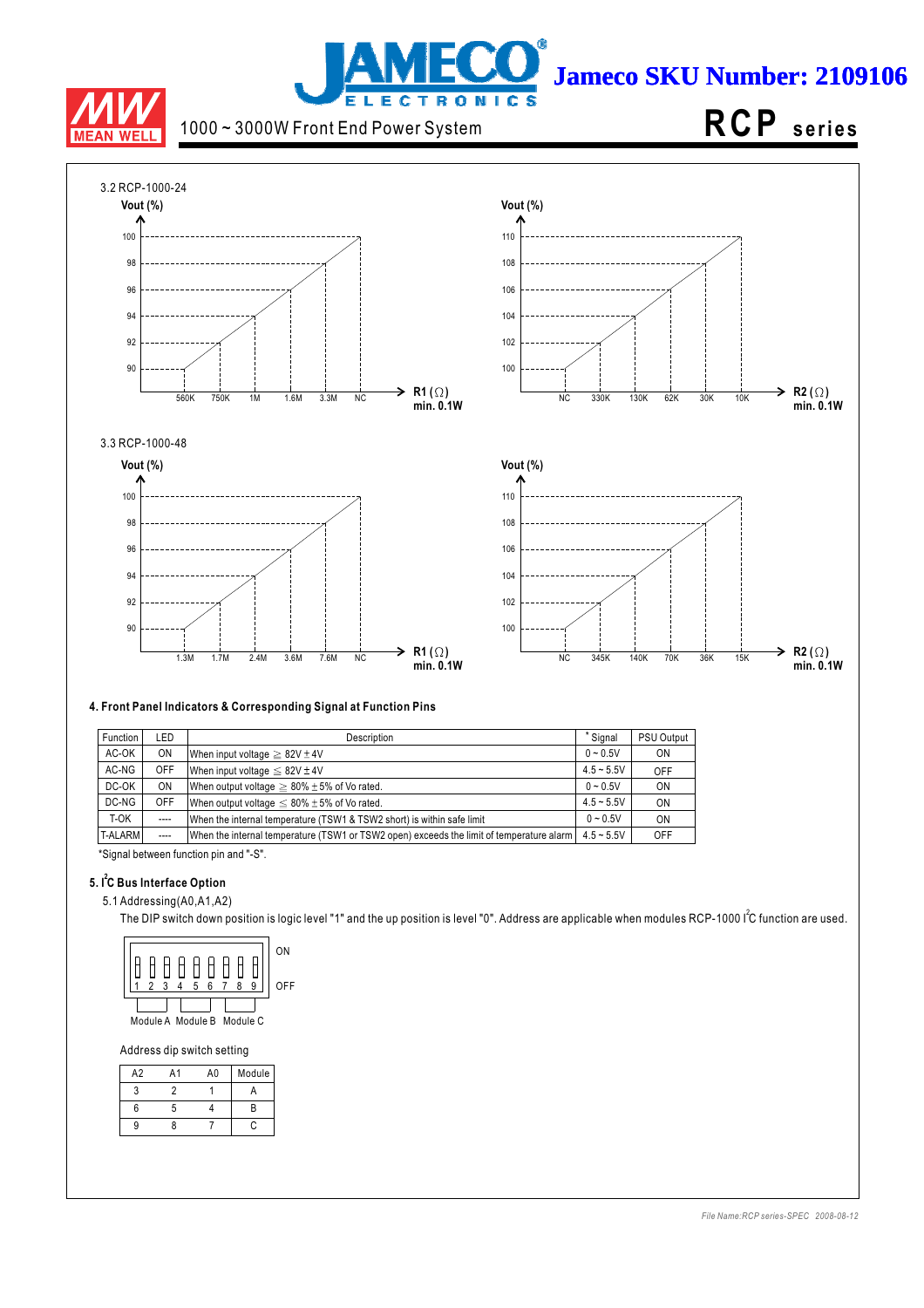

# **MODEL**:**RCP-1000-24**

# **OUTPUT FUNCTION TEST**

| <b>NO</b>       | <b>TEST ITEM</b>                   | <b>SPECICATION</b>          | <b>TEST CONDITION</b>                                                    | <b>RESULT</b>                                                                | <b>VERDICT</b> |
|-----------------|------------------------------------|-----------------------------|--------------------------------------------------------------------------|------------------------------------------------------------------------------|----------------|
| $\mathbf{1}$    | RIPPLE & NOISE                     | V1:200<br>mVp-p (Max)       | I/P: 230VAC<br>O/P:FULL LOAD<br>Ta: $25^{\circ}$ C                       | $V1$ :<br>mVp-p (Max)<br>38                                                  | P              |
| $\overline{2}$  | OUTPUT VOLTAGE<br>ADJUST RANGE     | CH1: 23.2 V ~ 24.8 V        | I/P: 230 VAC<br>I/P: 115 VAC<br>O/P:MIN LOAD<br>Ta: $25^{\circ}$ C       | $V -$<br>22.92<br>25.52<br>V/230 VAC<br>$V -$<br>22.92<br>25.52<br>V/115 VAC | P              |
| $\mathbf{3}$    | OUTPUT VOLTAGE<br><b>TOLERANCE</b> | $V1: 1 % ~ -1 % (Max)$      | I/P: 100 VAC / 264 VAC<br>O/P:FULL/ MIN LOAD<br>Ta: $25^{\circ}$ C       | $V1$ :<br>0.05<br>$\%$ ~<br>$-0.05$<br>%                                     | P              |
| 4               | LINE REGULATION                    | V1: 0.5 % ~ - 0.5 % (Max)   | I/P: 100VAC ~ 264 VAC<br>O/P:FULL LOAD<br>Ta: $25^{\circ}$ C             | 0.03<br>$\%$ ~<br>$-0.03$<br>%<br>$V1$ :                                     | P              |
| $5\phantom{.0}$ | <b>LOAD REGULATION</b>             | V1: 0.5 % ~ - 0.5 % (Max)   | I/P: 230 VAC<br>O/P:FULL ~MIN LOAD<br>Ta: $25^{\circ}$ C                 | $V1$ :<br>0.05<br>$\%$ ~<br>$-0.05$<br>%                                     | P              |
| 6               | SET UP TIME                        | 230VAC:<br>1000<br>ms (Max) | I/P: 230 VAC<br>O/P:FULL LOAD<br>Ta: $25^{\circ}$ C                      | 230VAC/<br>81<br>ms                                                          | P              |
| $\overline{7}$  | <b>RISE TIME</b>                   | 60<br>230VAC:<br>ms (Max)   | I/P: 230 VAC<br>O/P:FULL LOAD<br>Ta: $25^{\circ}$ C                      | 29<br>230VAC/<br><b>ms</b>                                                   | P              |
| 8               | HOLD UP TIME                       | 230VAC:<br>16<br>ms (TYP)   | I/P: 230 VAC<br>O/P:FULL LOAD<br>Ta: $25^{\circ}$ C                      | 230VAC/<br>18.9<br>ms                                                        | P              |
| 9               | OVER/UNDERSHOOT TEST               | $< +5\%$                    | I/P: 230 VAC<br>O/P:FULL LOAD<br>Ta: $25^{\circ}$ C                      | TEST:<br>< 5<br>$\%$                                                         | P              |
| 10              | DYNAMIC LOAD                       | $V1$ :<br>2400<br>mVp-p     | I/P: 230 VAC<br>O/P:FULL /Min LOAD<br>90%DUTY/1KHZ<br>Ta: $25^{\circ}$ C | 584<br>mVp-p                                                                 | P              |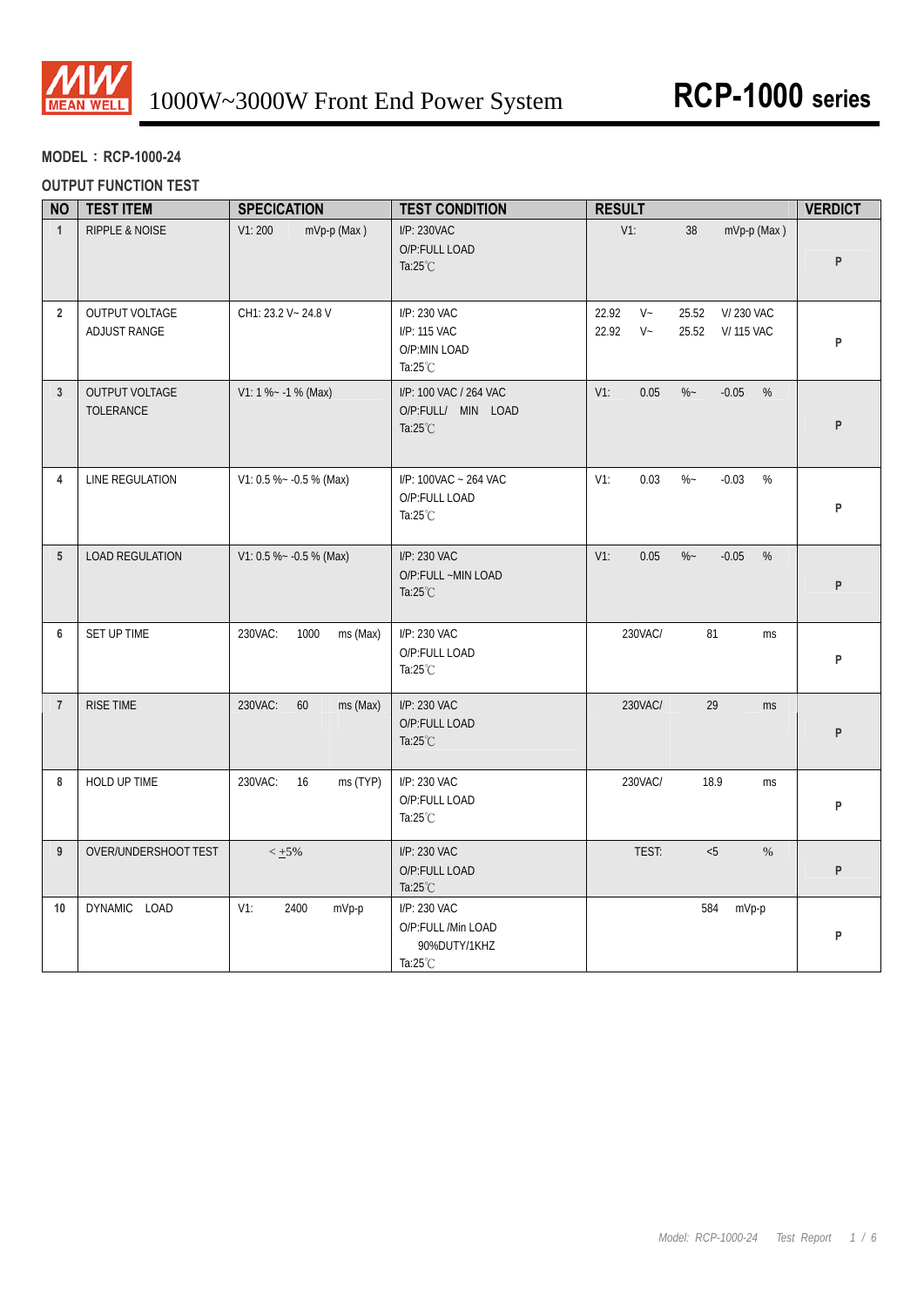

# **INPUT FUNCTION TEST**

| <b>NO</b>      | <b>TEST ITEM</b>           | <b>SPECICATION</b>                                     | <b>TEST CONDITION</b>                                                                                    | <b>RESULT</b>                                                | <b>VERDICT</b> |
|----------------|----------------------------|--------------------------------------------------------|----------------------------------------------------------------------------------------------------------|--------------------------------------------------------------|----------------|
| $\mathbf{1}$   | <b>INPUT VOLTAGE RANGE</b> | 90VAC~264 VAC                                          | I/P:TESTING<br>O/P:FULL LOAD<br>Ta: $25^{\circ}$ C<br>$I/P$ :<br>LOW-LINE-3V=87V                         | 83V~264V<br><b>TEST: OK</b>                                  | P              |
|                |                            |                                                        | HIGH-LINE+15%=300 V<br>O/P:FULL/MIN LOAD<br>ON: 30 Sec. OFF: 30 Sec 10MIN<br>(AC POWER ON/OFF NO DAMAGE) |                                                              |                |
| $\overline{2}$ | INPUT FREQUENCY RANGE      | 47HZ ~63 HZ<br>NO DAMAGE OSC                           | I/P: 90 VAC ~ 264 VAC<br>O/P:FULL~MIN LOAD<br>Ta: $25^{\circ}$ C                                         | TEST: OK                                                     | P              |
| $\mathbf{3}$   | POWER FACTOR               | / 230 VAC(TYP)<br>0.96<br>/ 115 VAC(TYP)<br>0.96       | I/P: 230 VAC<br>I/P: 115 VAC<br>O/P:FULL LOAD<br>Ta: $25^{\circ}$ C                                      | $PF =$<br>0.973<br>/ 230 VAC<br>$PF =$<br>0.998<br>/ 115 VAC | P              |
| 4              | EFFICIENCY                 | 87 % (TYP)                                             | I/P: 230 VAC<br>O/P:FULL LOAD<br>Ta: $25^{\circ}$ C                                                      | 87.4%                                                        | P              |
| 5              | <b>INPUT CURRENT</b>       | 230V/<br>5.5<br>A (TYP)<br>$115$ V/<br>10.5<br>A (TYP) | I/P: 230 VAC<br>I/P: 115 VAC<br>O/P:FULL LOAD<br>Ta: $25^{\circ}$ C                                      | A/230 VAC<br>$=$<br>4.9<br>$\vert$ =<br>10.1<br>A/ 115 VAC   | P              |
| 6              | <b>INRUSH CURRENT</b>      | 230V/<br>50<br>A (TYP)<br><b>COLD START</b>            | I/P: 230 VAC<br>O/P:FULL LOAD<br>Ta: $25^{\circ}$ C                                                      | 45<br>A/230 VAC<br>$=$                                       | P              |
| $\overline{7}$ | <b>LEAKAGE CURRENT</b>     | mA/230 VAC<br>1.1<br>$\langle$                         | I/P: 264 VAC (SINGLE UNIT)<br>O/P:Min LOAD<br>Ta: $25^{\circ}$ C                                         | $L-FG$ :<br>0.85<br>mA<br>$N-FG$ :<br>0.85<br>m <sub>A</sub> | P              |
|                |                            | 3.5<br>mA/230 VAC<br>$\langle$                         | I/P: 264 VAC (RACK SYSTEM)<br>O/P:Min LOAD<br>Ta: $25^{\circ}$ C                                         | $L-FG$ :<br>2.9<br>mA<br>$N-FG$ :<br>2.9<br>mA               | P              |

# **PROTECTION FUNCTION TEST**

| <b>NO</b>      | <b>TEST ITEM</b>            | <b>SPECICATION</b>                                                                       | <b>TEST CONDITION</b>                                              | <b>RESULT</b>                                                                                       | <b>VERDICT</b> |
|----------------|-----------------------------|------------------------------------------------------------------------------------------|--------------------------------------------------------------------|-----------------------------------------------------------------------------------------------------|----------------|
|                | OVER LOAD PROTECTION        | 105 %~ 125 %                                                                             | I/P: 230 VAC<br>I/P: 115 VAC<br>O/P:TESTING<br>Ta: $25^{\circ}$ C  | 120%/230 VAC<br>120%/115 VAC<br><b>Constant Current Limiting</b>                                    | P              |
| $\overline{2}$ | OVER VOLTAGE PROTECTION     | CH1: 26.4 V ~ 32.4 V                                                                     | I/P: 230 VAC<br>I/P: 115 VAC<br>O/P:MIN LOAD<br>Ta: $25^{\circ}$ C | 29.5 V/ 230 VAC<br>29.5 V/ 115 VAC<br>Shunt down Re- power ON                                       | P              |
| 3              | OVER TEMPERATURE PROTECTION | SPEC:<br>TSW1: $75 + 5^{\circ}$ C O.T.P.<br>TSW2: $85 + 5^{\circ}$ C O.T.P.<br>NO DAMAGE | I/P: 230 VAC<br>O/P:FULL LOAD                                      | O.T.P. Active<br>Shut down o/p voltage, recovers<br>automatically after<br>temperature<br>goes down | P              |
| 4              | SHORT PROTECTION            | SHORT EVERY OUTPUT<br>1 HOUR NO DAMAGE                                                   | I/P: 264 VAC<br>O/P:FULL LOAD<br>Ta: $25^{\circ}$ C                | NO DAMAGE<br><b>Constant Current Limiting</b>                                                       | P              |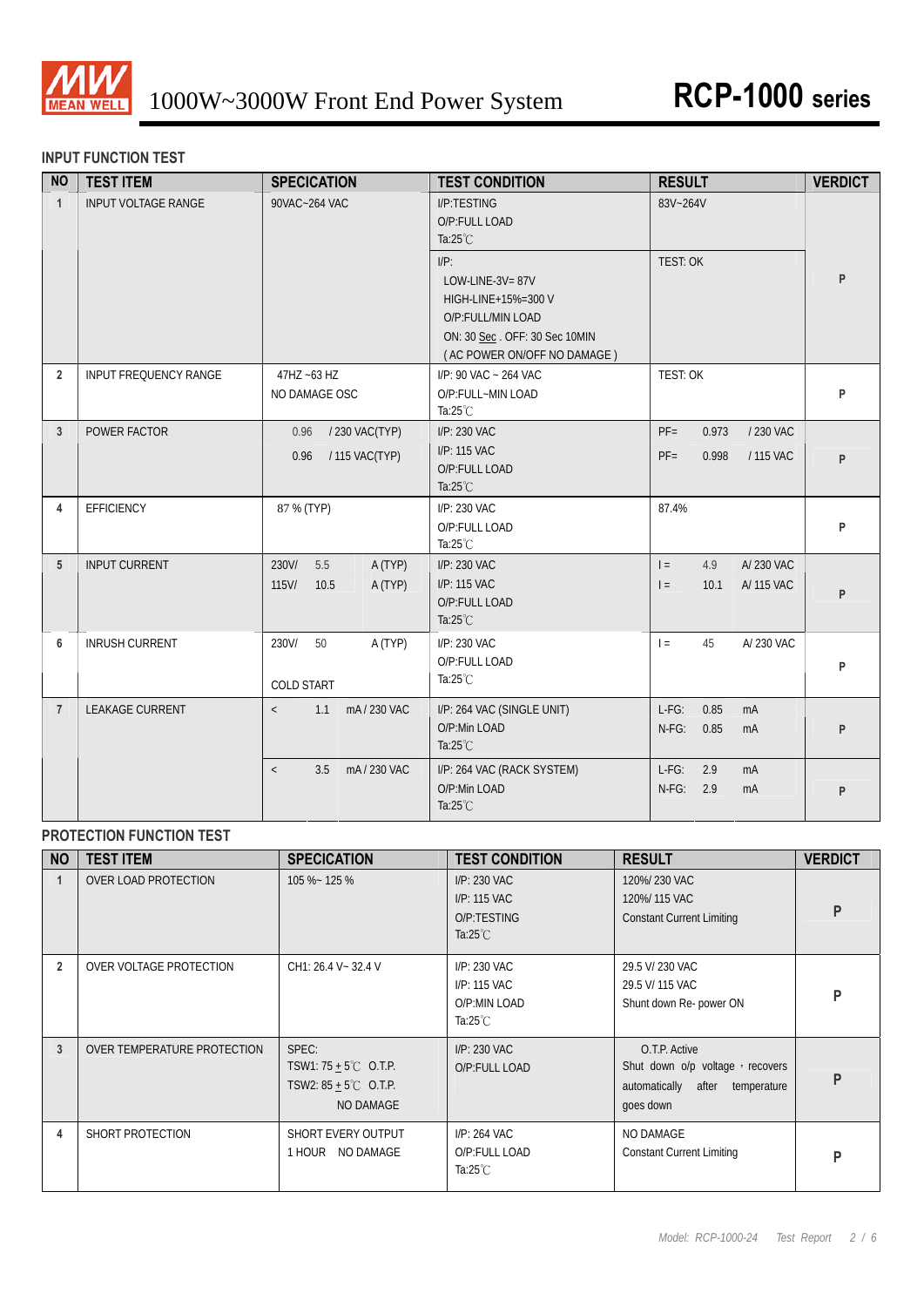

# **CONTROL FUNCTION TEST**

| <b>NO</b>      | <b>TEST ITEM</b>       | <b>SPECICATION</b>                                                                                                                                                                                                                                           | <b>TEST CONDITION</b>                               | <b>RESULT</b>                                                                                                                                                | <b>VERDICT</b> |
|----------------|------------------------|--------------------------------------------------------------------------------------------------------------------------------------------------------------------------------------------------------------------------------------------------------------|-----------------------------------------------------|--------------------------------------------------------------------------------------------------------------------------------------------------------------|----------------|
| $\mathbf{1}$   | FAN LOCK TEST          | FAN LOCK : POWER OFF<br>FAN UNLOCK : POWER ON                                                                                                                                                                                                                | I/P: 230 VAC<br>O/P:FULL LOAD                       | FAN LOCK : POWER OFF<br>FAN UNLOCK : POWER ON                                                                                                                | P              |
| $2^{\circ}$    | FAN SPEED CONTROL      | Fan Voltage:<br>NO LOAD:8.7V + 1V<br>100% LOAD:11.8V + 0.6V                                                                                                                                                                                                  | I/P: 230 VAC<br>O/P:TESTING<br>Ta: $25^{\circ}$ C   | Fan Voltage:<br>NO LOAD: 8.16 V<br>100% LOAD: 11.8 V                                                                                                         | P              |
| 3              | REMOTE ON/OFF          | ON/OFF~ - S SHORT: POWER ON<br>ON/OFF~ - S OPEN: POWER OFF<br>that is shown in Function Manual 1.1<br>(SPEC)                                                                                                                                                 | I/P: 230 VAC<br>O/P:FULL LOAD<br>Ta: $25^{\circ}$ C | ON/OFF&-S SHORT: POWER ON<br>ON/OFF& -S OPEN : POWER OFF                                                                                                     | P              |
| $\overline{4}$ | AC OK Signal           | Sink current 10 mA<br>1. When Input voltage $\geq$ 82V $\pm$ 4V:<br>AC_OK ~- S: 0~0.5V<br>Output ON/LED ON<br>2. When input voltage $\leq 82V + 4V$ :<br>AC_OK ~- S: 4.5~5.5V<br>Output OFF / LED OFF<br>that is shown in Function Manual 4.1<br>(SPEC)      | I/P: TESTING<br>O/P:FULL LOAD<br>Ta: $25^{\circ}$ C | 1. Input voltage $\geq 84V$ :<br>$AC_OK -S: 0V$<br>LED ON / PSU Output ON<br>2. Input voltage $\leq 82V$ :<br>AC_OK ~- S: 5.02 V<br>LED OFF / PSU Output OFF | P              |
| 5              | DC OK Signal           | Sink current 10 mA<br>1. When output voltage $\geq$ 80% $\pm$ 5%:<br>DC_OK ~- S: 0~0.5V<br>Output ON / LED ON<br>2. When output voltage $\leq 80\% + 5\%$ :<br>DC_OK ~- S: 4.5~5.5V<br>Output OFF / LED ON<br>that is shown in Function Manual 4.1<br>(SPEC) | I/P: 230 VAC<br>O/P:FULL LOAD<br>Ta: $25^{\circ}$ C | 1. Output voltage $\geq 80$ %:<br>DC_OK ~- S: 0V<br>LED ON / PSU Output ON<br>2. Output voltage $\leq$ 79%:<br>DC_OK ~- S: 4.95 V<br>LED OFF / PSU Output ON | P              |
| 6              | <b>REMOTE SENSE</b>    | >0.5V<br>that is shown in Function Manual 2.1<br>(SPEC)                                                                                                                                                                                                      | I/P: 230 VAC<br>O/P:FULL LOAD<br>Ta: $25^{\circ}$ C | $>0.5V$                                                                                                                                                      | P              |
| $\overline{7}$ | Output voltage TRIM    | Adjustment of output voltage is possible<br>between 90 %~110 % of rated output<br>Connecting a resistor externally that is<br>shown in Function Manual 3.2 (SPEC)                                                                                            | I/P: 230 VAC<br>O/P:FULL LOAD<br>Ta: $25^{\circ}$ C | <b>External Resistor</b><br>90% Voltage= 510 K Ω<br>110% Voltage= 14 K $\Omega$                                                                              | P              |
| 8              | <b>OVER TEMP ALARM</b> | $1.T-OK:$<br>When the TSW1 and TSW2 short:<br>T-ALARM ~- S: 0~0.5V Output ON<br>2. T-ALARM:<br>When the TSW1 or TSW2 open:<br>T-ALARM ~- S: 4.5V~5.5V Output OFF<br>that is shown in Function Manual 4.1<br>(SPEC)                                           | I/P: 230 VAC<br>O/P:FULL LOAD<br>Ta: $25^{\circ}$ C | 1. T-ALARM $\sim$ -S: 0 V<br>PSU Output ON<br>2. T-ALARM ~- S: 5.01 V<br>PSU Output OFF                                                                      | P              |
| 9              | AUX ILIRY POWER (AUX)  | 5V @ 0.3A (4.5V~5.3V)                                                                                                                                                                                                                                        | I/P: 230 VAC<br>O/P:FULL LOAD<br>Ta: $25^{\circ}$ C | 5.01V                                                                                                                                                        | P              |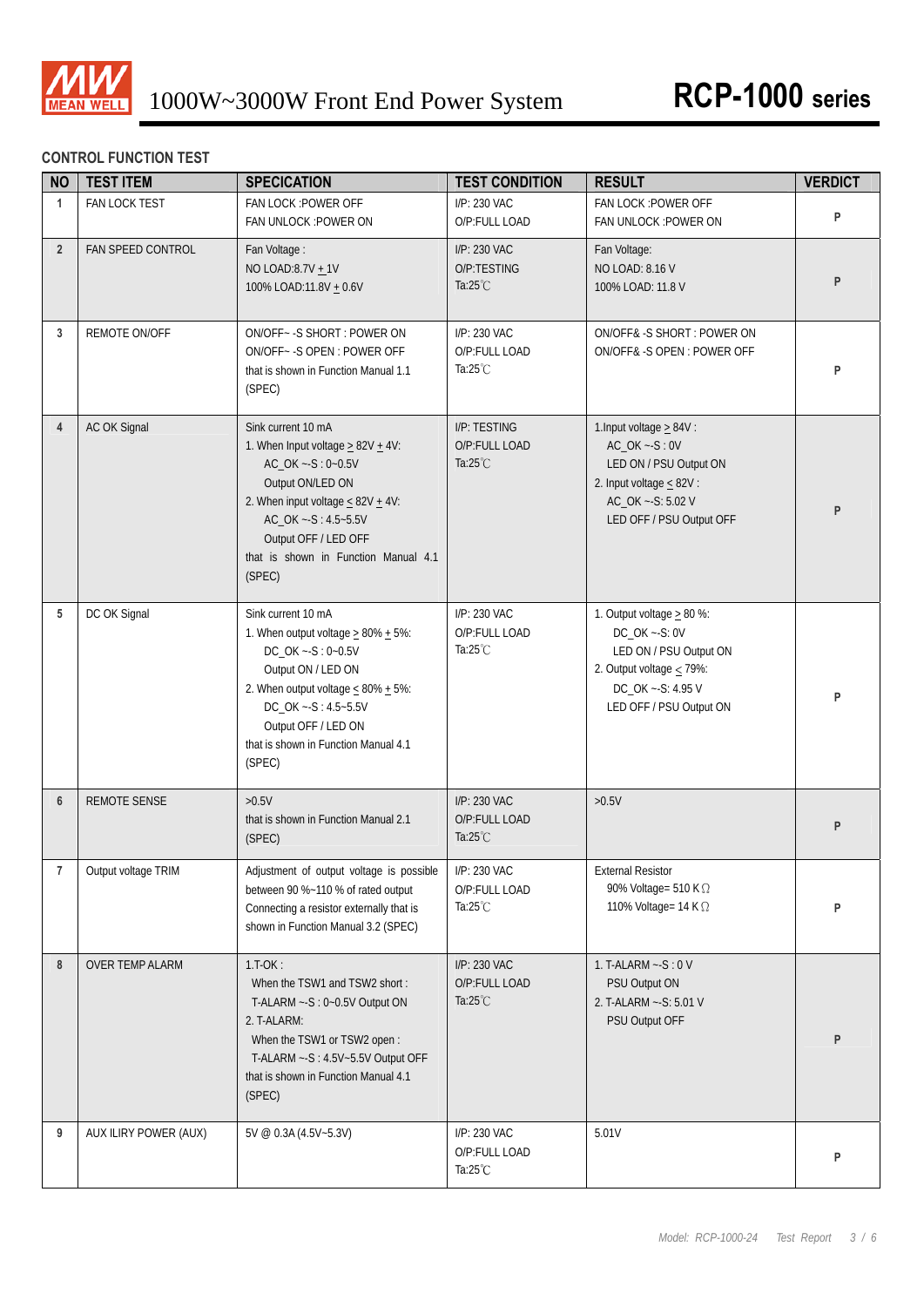

## **ENVIRONMENT TEST**

| <b>NO</b>      | <b>TEST ITEM</b>                                                         | <b>SPECICATION</b>                                                                                                                                                                                       | <b>TEST CONDITION</b>                                                    | <b>RESULT</b>                 |                                             | <b>VERDICT</b> |
|----------------|--------------------------------------------------------------------------|----------------------------------------------------------------------------------------------------------------------------------------------------------------------------------------------------------|--------------------------------------------------------------------------|-------------------------------|---------------------------------------------|----------------|
| $\mathbf{1}$   | TEMPERATURE RISE TEST                                                    | MODEL: RCP-1000-24<br>1. ROOM AMBIENT BURN-IN: 1.5HRS<br>I/P: 230VAC O/P: FULL LOAD Ta=36.5°C<br>2. HIGH AMBIENT BURN-IN: 3HRS<br>I/P: 230VAC O/P: FULL LOAD Ta= 53.7°C                                  |                                                                          |                               |                                             |                |
|                |                                                                          | <b>NO</b><br>Position                                                                                                                                                                                    | P/N                                                                      | ROOM AMBIENT<br>Ta= $36.5$ °C | <b>HIGH AMBIENT</b><br>Ta= $53.7^{\circ}$ C |                |
|                |                                                                          | D <sub>2</sub><br>$\mathbf{1}$                                                                                                                                                                           | CSD010060A 10A/600V                                                      | 38.7°C                        | 51.9°C                                      |                |
|                |                                                                          | TSW1<br>$\mathfrak{2}$                                                                                                                                                                                   | ST-75                                                                    | 44.6°C                        | 58.4°C                                      |                |
|                |                                                                          | U1<br>3                                                                                                                                                                                                  | <b>IR1150S IR</b>                                                        | 40.7°C                        | 54.3°C                                      |                |
|                |                                                                          | Q <sub>1</sub><br>$\overline{4}$                                                                                                                                                                         | IRFP37N50A 36A/500V IR                                                   | 45.7°C                        | 59.4°C                                      |                |
|                |                                                                          | BD <sub>1</sub><br>5                                                                                                                                                                                     | D25XB60 25A/600V SHI                                                     | 49.1°C                        | 62.6°C                                      |                |
|                |                                                                          | L2<br>6                                                                                                                                                                                                  | TF-1457 LS                                                               | 59.2°C                        | 72.4°C                                      | P              |
|                |                                                                          | LF1<br>$\tau$                                                                                                                                                                                            | TR-690                                                                   | 47.6°C                        | 61.2°C                                      |                |
|                |                                                                          | C7<br>8<br>D901                                                                                                                                                                                          | 220U/450V HU 105℃<br>HER208 2A/1KV REC                                   | 38.8°C<br>44.1°C              | 52.4°C<br>59.2°C                            |                |
|                |                                                                          | 9<br>T <sub>2</sub> COIL                                                                                                                                                                                 | TF-1558 LS                                                               | 47.5°C                        | $61.3^{\circ}$ C                            |                |
|                |                                                                          | 10<br>Q906<br>11                                                                                                                                                                                         | 2SK2611 9A/900V TOS                                                      | 61.1°C                        | 74.9°C                                      |                |
|                |                                                                          | L <sub>100</sub><br>12                                                                                                                                                                                   | TF-1455 LS                                                               | 62.7°C                        | 76.8°C                                      |                |
|                |                                                                          | D <sub>101</sub><br>13                                                                                                                                                                                   | S60SC6M 60A/60V SHI                                                      | 63.9°C                        | 77.8°C                                      |                |
|                |                                                                          | U <sub>2</sub><br>14                                                                                                                                                                                     | <b>UCC28220 TI</b>                                                       | 42.4°C                        | 58.1°C                                      |                |
|                |                                                                          | TSW <sub>2</sub><br>15                                                                                                                                                                                   | ST-85                                                                    | 58.1°C                        | 71.8°C                                      |                |
|                |                                                                          | C110<br>16                                                                                                                                                                                               | 1000U/35V NCC 105°C KY                                                   | 56.1°C                        | 69.7°C                                      |                |
|                |                                                                          | C75<br>17                                                                                                                                                                                                | 470U/25V RUB 105℃ YXG                                                    | 40.1°C                        | 54.2°C                                      |                |
|                |                                                                          | U507<br>18                                                                                                                                                                                               | <b>LM35DM NATIONAL</b>                                                   | 46.1°C                        | 59.4°C                                      |                |
| $\overline{2}$ | OVER LOAD BURN-IN TEST                                                   | NO DAMAGE<br>1 HOUR (MIN)                                                                                                                                                                                | I/P: 230 VAC<br>O/P: 118% LOAD<br>Ta: $25^{\circ}$ C                     | TEST: OK                      |                                             | P              |
| 3              | LOW TEMPERATURE<br>TURN ON TEST                                          | TURN ON AFTER 2 HOUR                                                                                                                                                                                     | I/P: 230 VAC<br>O/P: 100% LOAD<br>Ta= $-20^{\circ}$ C                    | TEST: OK                      |                                             | P              |
| $\overline{4}$ | <b>HIGH HUMIDITY</b><br>HIGH TEMPERATURE<br>HIGH VOLTAGE<br>TURN ON TEST | AFTER 12 HOURS<br>IN CHAMBER ON<br>CONTROL 50 °C<br>NO DAMAGE                                                                                                                                            | I/P: 272 VAC<br>O/P:FULL LOAD<br>Ta= $50^{\circ}$ C<br>HUMIDITY= 95 %R.H | TEST: OK                      |                                             | P              |
| 5              | TEMPERATURE<br>COEFFICIENT                                               | $+0.02\%$ (0~50°C)                                                                                                                                                                                       | I/P: 230 VAC<br>O/P:FULL LOAD                                            |                               | $+0.003\%$ (0~50°C)                         | P              |
| 6              | <b>VIBRATION TEST</b>                                                    | 1 Carton & 1 Set<br>(1) Waveform: Sine Wave<br>(2) Frequency: 10~500Hz<br>(3) Sweep Time:10min/sweep cycle<br>(4) Acceleration:2G<br>(5) Test Time:1 hour in each axis (X.Y.Z)<br>(6) Ta: $25^{\circ}$ C |                                                                          | TEST: OK                      |                                             | P              |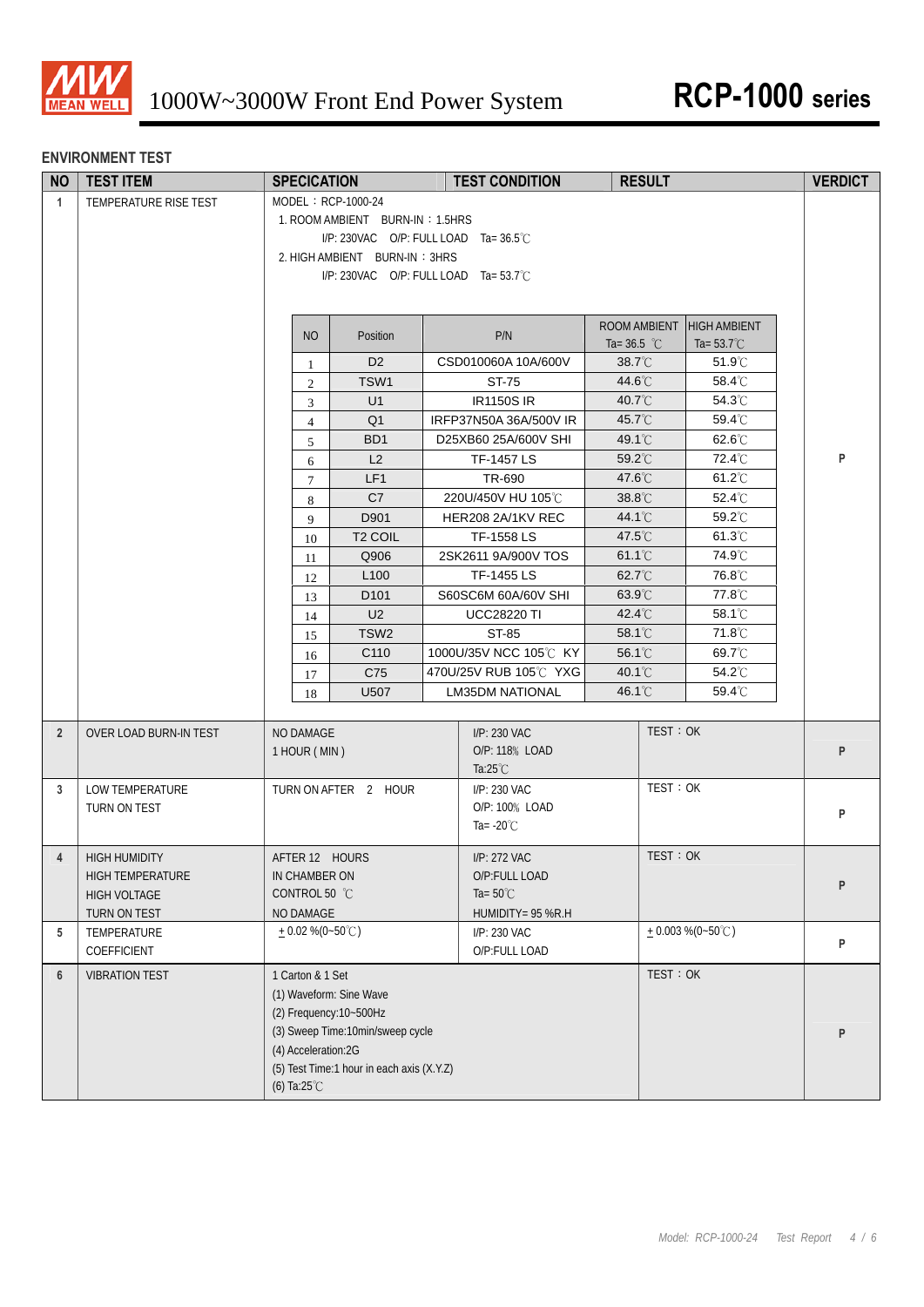

# **SAFETY TEST**

| <b>NO</b>      | <b>TEST ITEM</b>            | <b>SPECICATION</b>                                                                             | <b>TEST CONDITION</b>                                                                                        | <b>RESULT</b>                                                                                   | <b>VERDICT</b> |
|----------------|-----------------------------|------------------------------------------------------------------------------------------------|--------------------------------------------------------------------------------------------------------------|-------------------------------------------------------------------------------------------------|----------------|
|                | WITHSTAND VOLTAGE           | $I/P$ -O/P: 3 KVAC/min<br>I/P-FG: 1.5 KVAC/min<br>$O/P-FG: 0.7$ KVDC/min                       | $I/P$ -O/P: 3.6 KVAC/min<br>I/P-FG: 1.8 KVAC/min<br>$O/P-FG: 0.84$ KVDC/min<br>Ta: $25^{\circ}$ C            | $I/P-O/P$ :<br>12.27<br>mA<br>$IP-FG$ :<br>mA<br>8.53<br>0.002<br>$O/P-FG$ :<br>mA<br>NO DAMAGE | P              |
| $\overline{2}$ | <b>ISOLATION RESISTANCE</b> | $I/P$ -O/P:500VDC>100M $\Omega$<br>$I/P-FG: 500VDC > 100M\Omega$<br>$O/P-FG:500VDC>100M\Omega$ | $I/P$ -O/P:<br>500<br><b>VDC</b><br>$I/P-FG$ :<br>500<br>VDC.<br>$O/P-FG$ :<br>500 VDC<br>Ta: $25^{\circ}$ C | GΩ<br>$I/P$ -O/P:<br>30<br>30<br>GΩ<br>$I/P-FG$ :<br>GΩ<br>$O/P-FG$ :<br>5<br><b>NO DAMAGE</b>  | P              |
| 3              | <b>GROUNDING CONTINUITY</b> | FG(PE) TO CHASSIS<br>OR TRACE < 100<br>$m\Omega$                                               | $40$ A $/$ 2min<br>Ta: $25^{\circ}$ C                                                                        | $m\Omega$                                                                                       | P              |
| 4              | APPROVAL                    | TUV: Certificate NO : R50094068<br>UL: File $NO \div E183223$                                  |                                                                                                              |                                                                                                 | P              |

# **E.M.C TEST**

| <b>NO</b>      | <b>TEST ITEM</b>                              | <b>SPECICATION</b>                                         | <b>TEST CONDITION</b>                                          | <b>RESULT</b>                        | <b>VERDICT</b> |  |  |
|----------------|-----------------------------------------------|------------------------------------------------------------|----------------------------------------------------------------|--------------------------------------|----------------|--|--|
|                | <b>HARMONIC</b>                               | EN61000-3-2<br><b>CLASS D</b>                              | I/P: 230 VAC/50HZ<br>O/P:FULL LOAD<br>Ta: $25^{\circ}$ C       | <b>PASS</b>                          | P              |  |  |
| $\overline{2}$ | CONDUCTION                                    | EN55022<br><b>CLASS B</b>                                  | I/P: 230 VAC (50HZ)<br>O/P:FULL/50% LOAD<br>Ta: $25^{\circ}$ C | <b>PASS</b><br>Test by certified Lab | P              |  |  |
| 3              | <b>RADIATION</b>                              | EN55022<br><b>CLASS B</b>                                  | I/P: 230 VAC (50HZ)<br>O/P:FULL LOAD<br>Ta: $25^{\circ}$ C     | <b>PASS</b><br>Test by certified Lab | P              |  |  |
| 4              | E.S.D                                         | EN61000-4-2<br><b>INDUSTRY</b><br>AIR:8KV / Contact:4KV    | I/P: 230 VAC/50HZ<br>O/P:FULL LOAD<br>Ta: $25^{\circ}$ C       | CRITERIA A                           | P              |  |  |
| 5              | E.F.T                                         | EN61000-4-4<br><b>INDUSTRY</b><br><b>INPUT: 2KV</b>        | I/P: 230 VAC/50HZ<br>O/P:FULL LOAD<br>Ta: $25^{\circ}$ C       | CRITERIA A                           | P              |  |  |
| 6              | <b>SURGE</b>                                  | IEC61000-4-5<br><b>INDUSTRY</b><br>$L-N:2KV$<br>L,N-PE:4KV | I/P: 230 VAC/50HZ<br>O/P:FULL LOAD<br>Ta: $25^{\circ}$ C       | CRITERIA A                           | P              |  |  |
| 7              | Test by certified Lab $&$ Test Report Prepare |                                                            |                                                                |                                      |                |  |  |

# **M.T.B.F & LIFE CYCLE CALCULATION**

| <b>NO</b> | <b>TEST ITEM</b> | <b>SPECICATION</b>                 | <b>TEST CONDITION</b>                                     | <b>RESULT</b> | <b>VERDICT</b> |
|-----------|------------------|------------------------------------|-----------------------------------------------------------|---------------|----------------|
|           | CAPACITOR        |                                    | RCP-1000-24 : SUPPOSE C110 IS THE MOST CRITICAL COMPONENT |               |                |
|           | LIFE CYCLE       | I/P: 230VAC                        | O/P:FULL LOAD Ta= 25 °C LIFE TIME= 777098 HRS             |               |                |
|           |                  | I/P: 230VAC                        | O/P:FULL LOAD Ta= 50 °C LIFE TIME= 176323 HRS             |               |                |
|           | <b>MTBF</b>      | MIL-HDBK-217F NOTICES2 PARTS COUNT |                                                           |               |                |
|           |                  | TOTAL FAILURE RATE: 43.4K HRS      |                                                           |               |                |